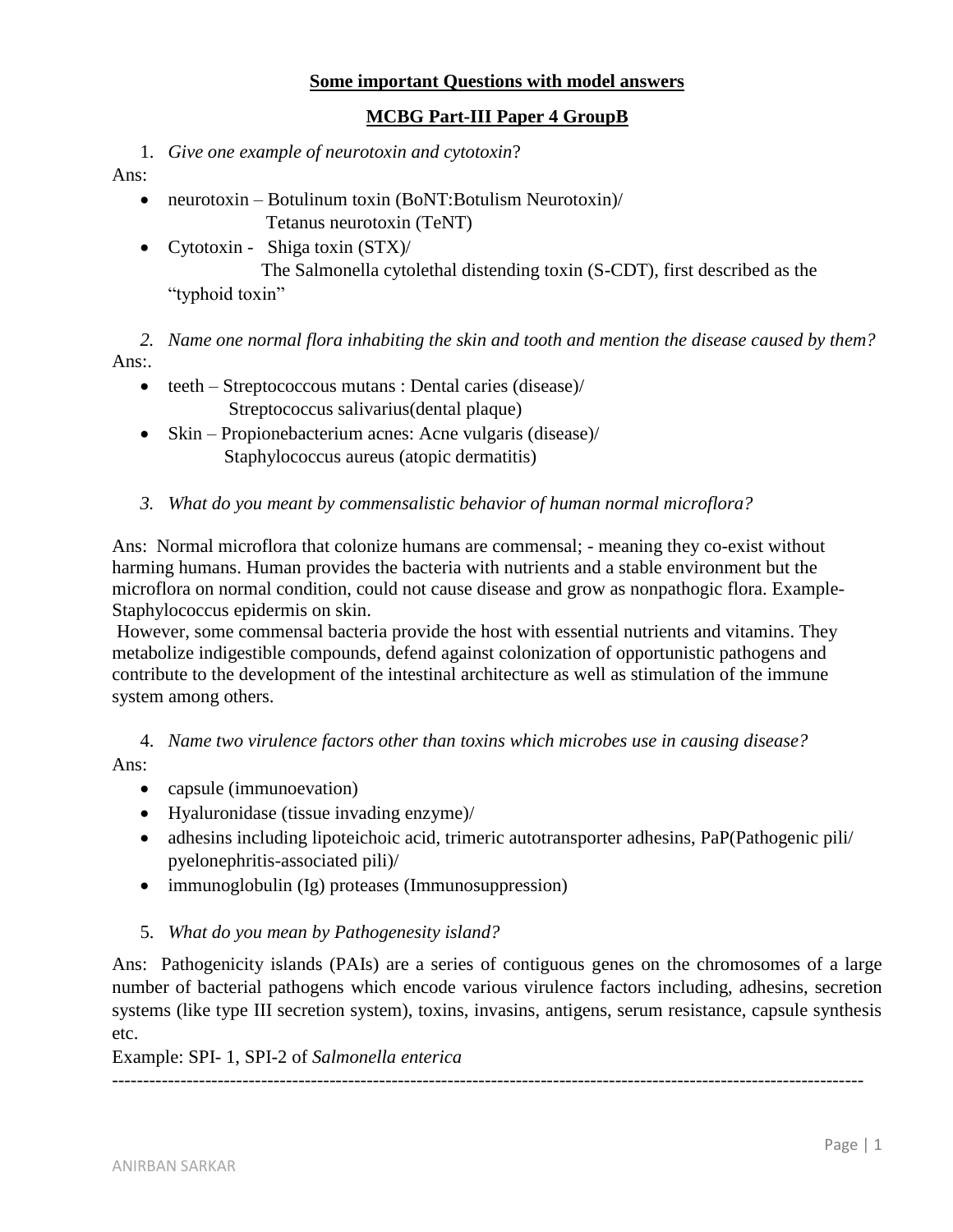*6. Differentiate between Resident microorganism and Transient microorganism found on the human body.*

Ans:

| Resident micoorganism                            | Transient micoorganism                                                   |
|--------------------------------------------------|--------------------------------------------------------------------------|
| The microorganisms that usually occupy a         | Microorganisms that colonize people for hours                            |
| particular body site permanently are called the  | to weeks but do not establish themselves                                 |
| resident flora.                                  | permanently are called transient flora.                                  |
| These species are life-long members of the       | Transient flora are unable to remain in the body                         |
| body's normal microbial community and if         | for extended periods of time and are easier to                           |
| disrupted, reestablished itself promptly.        | remove.                                                                  |
| These microbes do not typically harm the host,   | Transient flora may cause disease if not been                            |
| while they benefit from feeding on the cellular  | eliminated by immune system or competition                               |
| waste and dead cells of the host's body.         | with resident flora                                                      |
| An example of these is E.coli in gut microbiota. | An example of this is the Norovirus, which can<br>cause the stomach flu. |

# 7. *What benefits might a human derive from the normal flora*?

Ans: The overall beneficial effects of microbes are summarized below.

**1. The normal flora synthesize and excrete vitamins** in excess of their own needs, which can be absorbed as nutrients by their host. For example, in humans, enteric bacteria secrete Vitamin K and Vitamin B12, and lactic acid bacteria produce certain B-vitamins.

**2. The normal flora prevent colonization by pathogens** by competing for attachment sites or for essential nutrients. This is thought to be their most important beneficial effect, which has been demonstrated in the oral cavity, the intestine, the skin, and the vaginal epithelium.

**3. The normal flora may antagonize other bacteria** through the production of substances (certain fatty acid ,peroxides specific bacteriocins),which inhibit or kill nonindigenous species.

**4. The normal flora stimulate the development of certain tissues**, i.e., the caecum and certain lymphatic tissues (Peyer's patches) in the GI tract.

**5. The normal flora stimulate the production of natural antibodies.** Low levels of antibodies produced against components of the normal flora are known to cross react with certain related pathogens, and thereby prevent infection or invasion.

8. *Why the colon is considered as a large fermenter vessel?*

Ans: Fermentation is the enzymatic decomposition and utilization of foodstuffs, particularly carbohydrates, by microbes in absence of oxygen. Inside the colon is anaerobic and Large intestinal epithelial cells do not produce digestive enzymes, but contain huge numbers of bacteria which have the enzymes to digest and utilize many substrates by fermentation. Thus, the large intestine is quantitatively the most important site of fermentation. Hence, colon (large intestine) is considered as large fermenter vessel.

------------------------------------------------------------------------------------------------------------------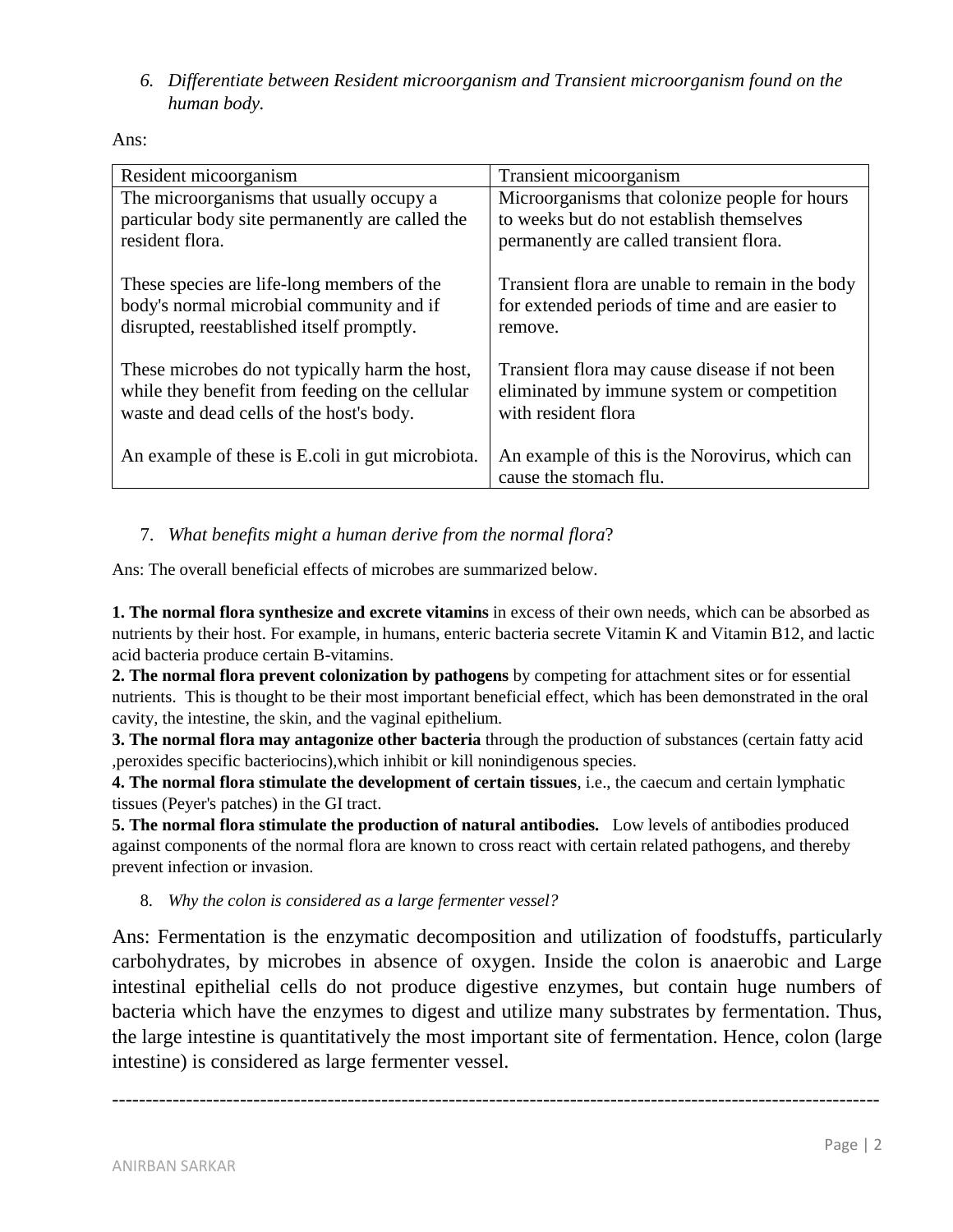### *9. Why is there no normal flora at Lower respiratory tract?*

Ans: Lower respiratory tracts are usually sterile because –

- 1.The epithelial lining is interspersed with goblet cells that secrete a protective mucus.
- 2. The epithelium lining the respiratory tract is covered in small hairs called cilia. These beat rhythmically out from the lungs, moving foreign particles toward the laryngopharynx upwards and outwards, and prevent mucus accumulation in the lungs.
- 3.Macrophages in the alveoli are part of the immune system which engulf and digest any inhaled harmful agents.
- *10. Name one communicable bacterial disease with causative agent.*

Ans : Example of communicable disease is Cholera; causative agent: Vibrio cholerae / Bacillary dysentery, also known as shigellosis; causative agent: Shigella dysenteriae type 1

#### 11. *What is sepsis?*

Ans: Sepsis is a life-threatening condition resulting from the presence of harmful microorganisms in the blood or other tissues and the body's overwhelming response by a dysregulated host response to infection, potentially leading to the malfunctioning of various organs, shock, and death.

#### *12. Mention three stages of Manifestation of sepsis.*

Ans: Manifestation of sepsis have three stages. The first stage is the least severe and usually has symptoms of fever and an increased heart rate. The second stage is more severe and is characterized by symptoms of difficulty breathing (Fast respiratory rate (> 22 breaths/minute) and possible organ malfunctions, while the third is the most severe stage (septic shock or severe sepsis) with lifethreatening low blood pressure  $(< 100$  mm Hg systolic)

### *13. What is the mode of action of chlolera toxin?*

### Ans: Mode of action of cholera toxin:

When cholera toxin is released from the bacteria in the infected intestine, it binds to the intestinal cells known as enterocytes through the interaction of the pentameric B subunit of the toxin with the GM1 ganglioside receptor on the intestinal cell, triggering endocytosis of the toxin.

Next, the A/B cholera toxin must undergo cleavage of the A1 domain from the A2 domain in order for A1 to become an active enzyme.

Once inside the enterocyte, the enzymatic A1 fragment of the toxin A subunit enters the cytosol, where it activates the G protein Gsa through an ADP-ribosylation reaction that acts to lock the G protein in its GTP-bound form, thereby continually stimulating adenylate cyclase to produce cAMP.

--------------------------------------------------------------------------------------------------------------

The high cAMP levels activate the cystic fibrosis transmembrane conductance regulator (CFTR), causing a dramatic efflux of ions and water from infected enterocytes, leading to watery diarrhoea.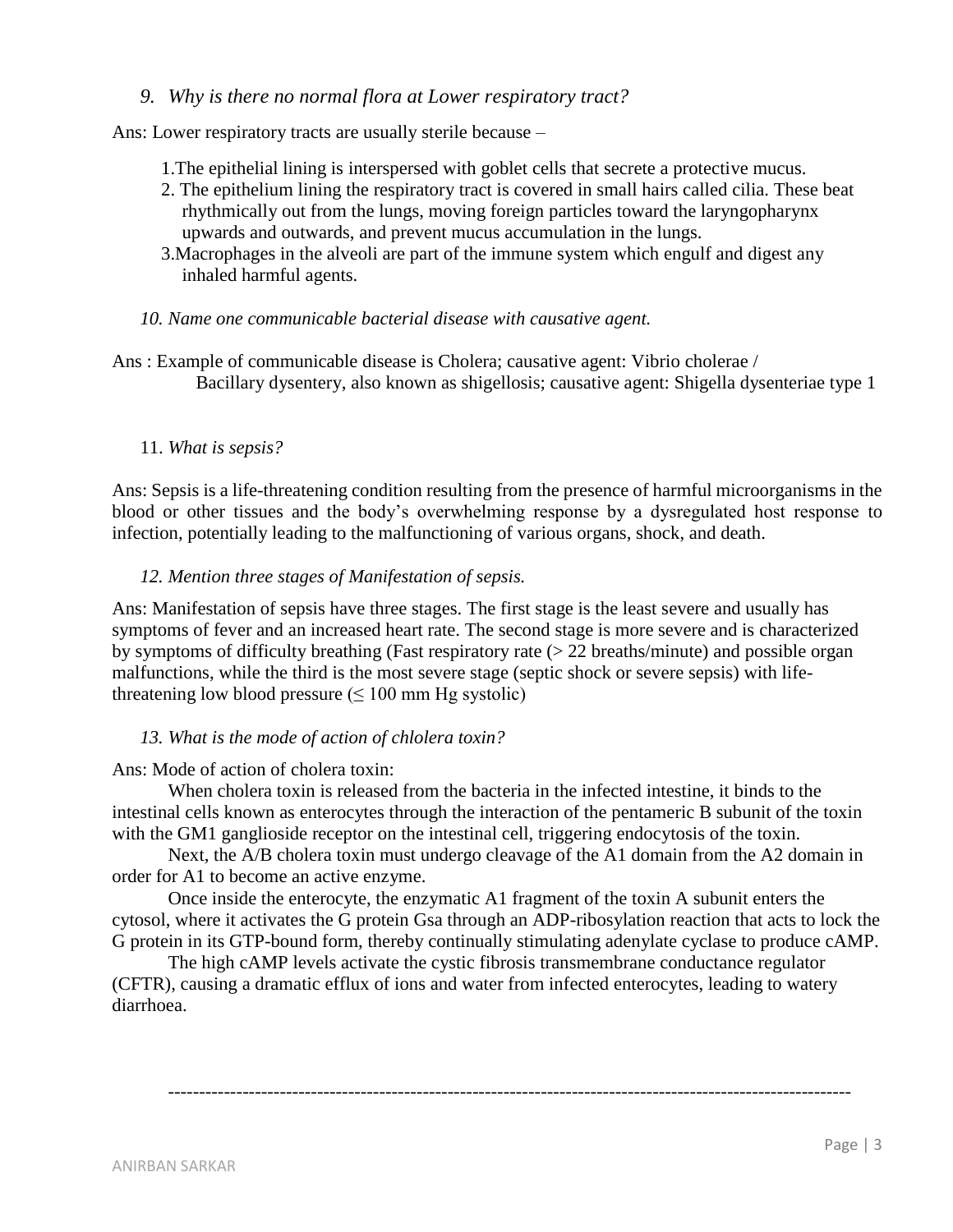

*14. State two preventive measures against Giardiasis.*

Ans: Two Preventive measures against giardiasis:

1,Practice good hygiene: Hands should be thoroughly washed with soap and clean running water for 20 seconds, especially before and after eating, after using the toilet.

2,Avoid eating uncooked or unprocessed food or water: Fruits and vegetables should be washed thoroughly under hot water. Raw or undercooked meats should not be eaten. Untreated water from pools, lakes, rivers, ponds should not be consumed. At least water should be boiled for 10min.

### *15. What are the differences between endotoxin and exotoxin?*

|                         | <b>Exotoxin</b>                                                  | Endotoxin                                               |
|-------------------------|------------------------------------------------------------------|---------------------------------------------------------|
| <b>Species</b>          | Some species of both Gram-positive and<br>Gram-negative bacteria | Most Gram-negative bacteria and Listeria                |
| <b>Protein Location</b> | Proteins secreted from cell                                      | Part of cell (lipopolysaccharide) that<br>fragments off |
| Gene Location           | Genes for exotoxin are in plasmid or<br>bacteriophage            | Genes for endotoxin are on bacterial<br>chromosome      |
| <b>Toxicity</b>         | <b>High toxicity</b>                                             | Low toxicity                                            |
| Antigenicity            | Highly antigenic (host forms antibodies called<br>antitoxins)    | Poorly antigenic                                        |
| Vaccine                 | Vaccine available (formed from toxoids)                          | No vaccine available                                    |
| <b>Heat Stability</b>   | Heat labile                                                      | Heat stable                                             |
| Example                 | Think cholera, tetanus, botulism                                 | Think meningococcemia, sepsis                           |

Ans: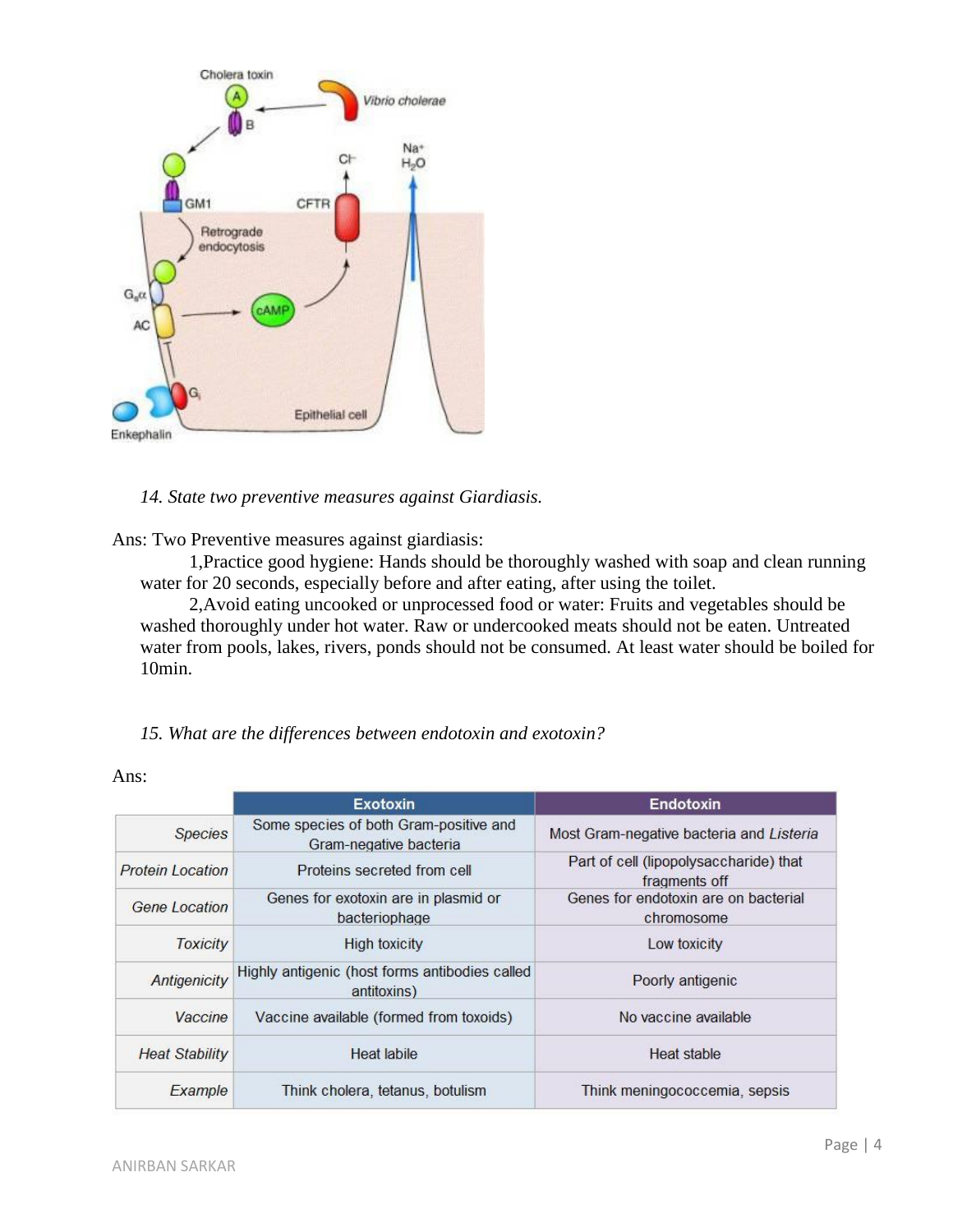| <b>BASIS FOR</b><br><b>COMPARISON</b> | <b>ENDOTOXINS</b>                                                                                                                                      | <b>EXOTOXINS</b>                                                               |
|---------------------------------------|--------------------------------------------------------------------------------------------------------------------------------------------------------|--------------------------------------------------------------------------------|
| Meaning                               | Endotoxins are the lipopolysaccharide-protein complexes,<br>responsible for the making an integral part of the cell wall<br>of Gram-Negative Bacteria. | Exotoxins are the proteins which are<br>secreted by a few species of bacteria. |
| Location                              | Endotoxins are part of the cells.                                                                                                                      | Exotoxins are released from the cell.                                          |
| Source                                | After the lysis of the gram-negative bacteria.                                                                                                         | In the living gram-positive and gram-<br>negative bacteria.                    |
| Molecular Weight                      | 50-1000 KDa.                                                                                                                                           | 10 KDa.                                                                        |
| Made up of                            | Lipopolysaccharide.                                                                                                                                    | Protein.                                                                       |
| <b>Heat Sensitivity</b>               | Endotoxins are heat stable and active at $250^{\circ}$ C or even at<br>$1000^{\circ}$ C                                                                | Exotoxins are heat liable and destroyed<br>beyond 60-80°C.                     |
| Denaturation on<br>boiling            | Endotoxin does not get denatured.                                                                                                                      | Exotoxin gets denatured.                                                       |
| <b>Immune Reactions</b>               | Weak.                                                                                                                                                  | Strong.                                                                        |
| <b>Toxoids Conversion</b>             | Not possible.                                                                                                                                          | Possible.                                                                      |
|                                       |                                                                                                                                                        |                                                                                |
| Fever                                 | Yes.                                                                                                                                                   | No.                                                                            |
| Disease                               | Sepsis, meningococcemia.                                                                                                                               | Diphtheria, botulism, tetanus.                                                 |
| Detected by                           | Limulus lysate assay.                                                                                                                                  | Various test like neutraliation,<br>precipitation, etc.                        |
| <b>Enzymatic Activity</b>             | High enzymatic activity.                                                                                                                               | No enzymatic activity.                                                         |
| Specificity                           | They are non-specific.                                                                                                                                 | They are specific to particular bacterial<br>strain.                           |
| Antigenicity                          | Poor.                                                                                                                                                  | High.                                                                          |

## *16. What is toxoid?*

Ans: A toxoid is an inactivated toxin (usually an exotoxin) whose toxicity has been suppressed either by chemical or heat treatment, while other properties, typically immunogenicity, are maintained. Eg. Tetanus toxoid

-------------------------------------------------------------------------------------------------------------------------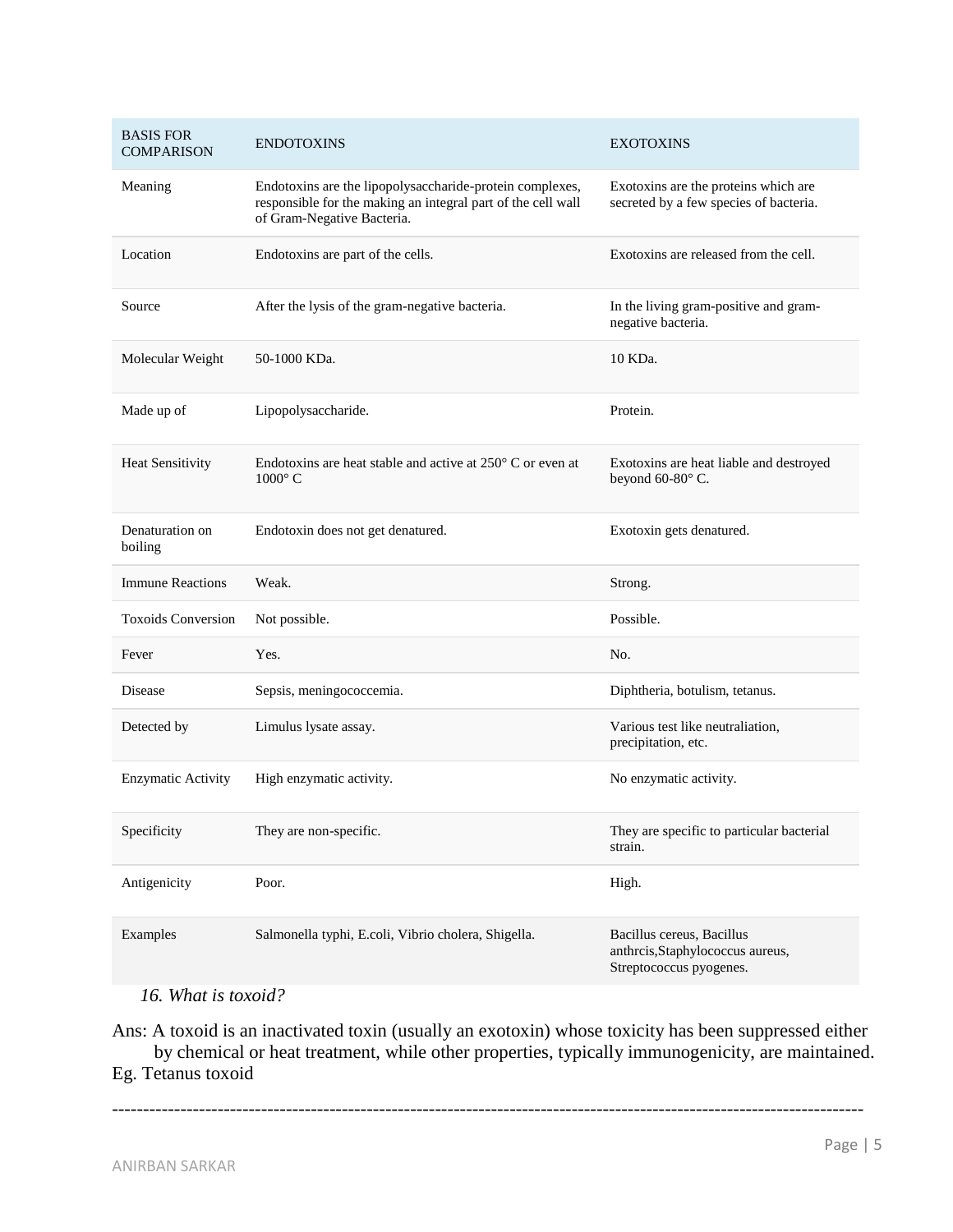## *17. What is Virulence?*

Ans: Virulence is the degree of pathogenicity of a microorganism, as indicated by the severity of the disease produced and its ability to invade the tissues of a host.

Some examples of virulence factors are:

- Attachment factors/ Adhesins,
- Anti-phagocytic factors (capsule),
- Spreading factors and enzymes.
- Toxins: exotoxin and endotoxin.

## 18*. Mention the name of two microbes found in normal human* skin.

### Ans:. Bacteria

- *Staphylococcus epidermidis.*
- *Corynebacterium spp.*
- *Streptococcus mitis*

## Fungi

- C*andida albicans,*
- *Rhodotorula rubra,*
- *Microsporum gypseum, and*
- *Trichophyton rubrum*

### 18. *What is neurotoxin? Give an example*.

Ans: A neurotoxin is a toxic agent (especially exotoxin) or substance that inhibits, damages or destroys the tissues of the nervous system, especially neurons, the conducting cells of your body's central nervous system.

Example:

- botulinum toxin (BoNT:Botulism Neurotoxin)/
- tetanus neurotoxin (TeNT)

*19. Describe the role of normal microflora of human body in inhibiting the harmful microbes?*

Ans: beneficial role of normal flora inhibiting pathogens

**1. The normal flora prevent colonization by pathogens** by competing for attachment sites or for essential nutrients. This is thought to be their most important beneficial effect, which has been demonstrated in the oral cavity, the intestine, the skin, and the vaginal epithelium.

**2. The normal flora may antagonize other bacteria** through the production of substances (certain fatty acid ,peroxides specific bacteriocins),which inhibit or kill nonindigenous species.

**3. The normal flora stimulate the production of natural antibodies.** Low levels of antibodies produced against components of the normal flora are known to cross react with certain related pathogens, and thereby prevent infection or invasion.

----------------------------------------------------------------------------------------------------------------------------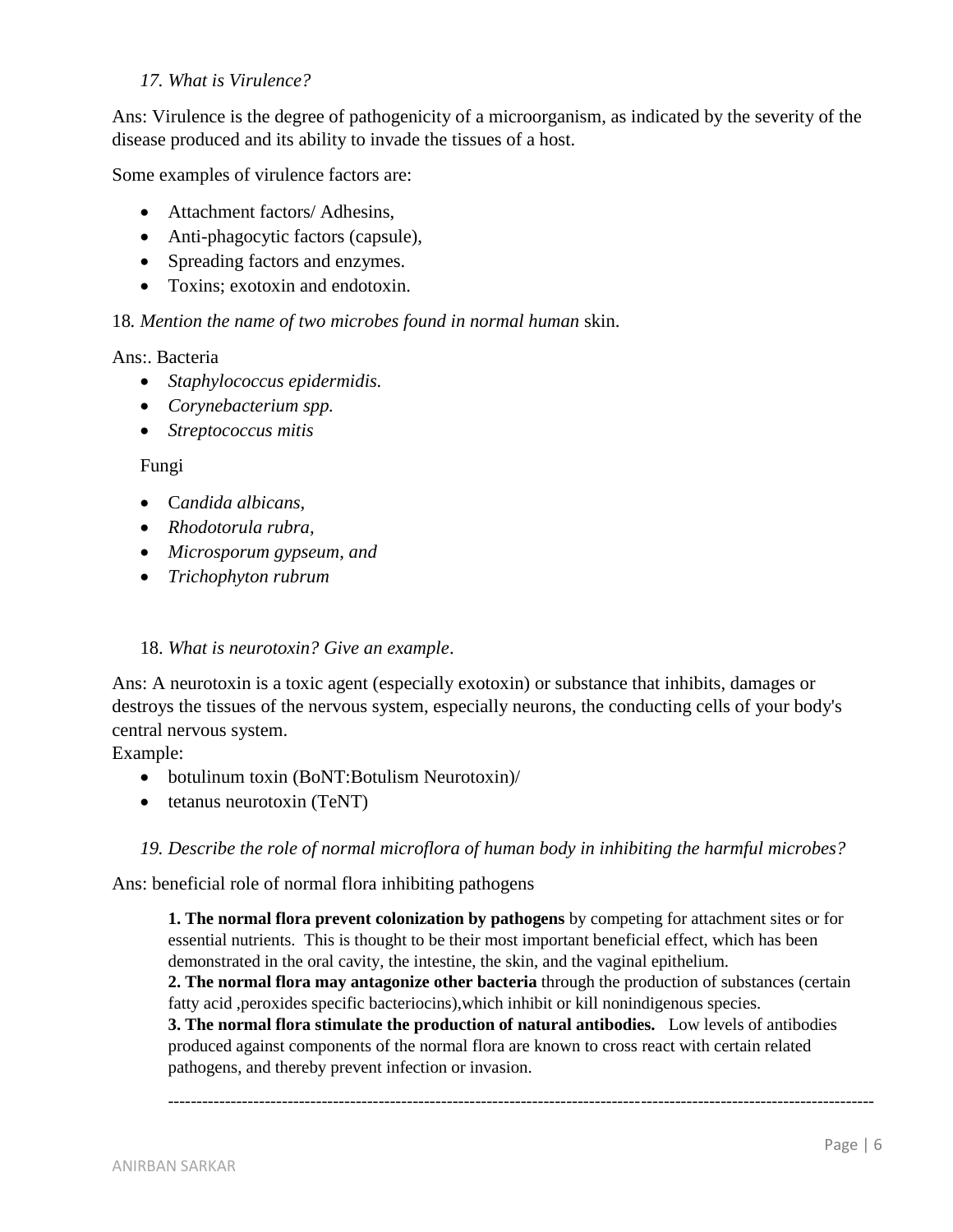Ans:

- **endotoxin** : lipopolysaccharide (LPS) of many gram negative bacteria {*Salmonella typhi, Shigella flexneri, Staphylococcus aureus* etc) , *Bacillus thuringiensis* delta **endotoxin**
- **exotoxin** : cholera toxin (*Vibrio cholerae*), tetanus toxin (*Clostridium tetani),* Botulinum toxin (*Clostridium botulinum*)

# *21. With proper examples, explain the localized and systemic infection in man.*

Ans: An infection where the pathogen or symptoms are localized in one area. Such infections are sometimes known as local infections. It affects only one body part or organ.

Example:

- Pneumonia is generally confined to one or both lungs, *S. pneumoniae, H. influenzae*
- ear infection , Alpha hemolytic *streptococci, Pseudomonas aeruginosa*
- dental caries, Streptococcus mutans
- Candidiasis (thrush) candida albicans: thrush mouth
- Cholera: *V. cholerae* remains localized to the intestine

A systemic illness is one that affects the entire body, rather than a single organ or body part;- Many organs and tissues might be involved in the complex disease process. Systemic infection leads to generation of inflammatory mediators that result in metabolic and behavioural changes.

Example:

- Sepsis, is a life-threatening complication that can happen when bacteria from another infection enter the blood and spread throughout the body. Sepsis causes inflammation throughout the body. This inflammation can cause blood clots and block oxygen from reaching vital organs, resulting in organ failure.
- AIDS, the final stage of HIV infection, is defined by low CD4+ T cell counts (fewer than 200) per microliter), and may include symptoms such as fever, swollen lymph nodes, inflammation of the throat, rash, muscle pain, malaise, and mouth and esophageal sores. Most of these conditions are opportunistic infections caused by bacteria, viruses, fungi and parasites that are normally controlled by the elements of the immune system that HIV damages. These infections affect nearly every organ system.

---------------------------------------------------------------------------------------------------------------------------